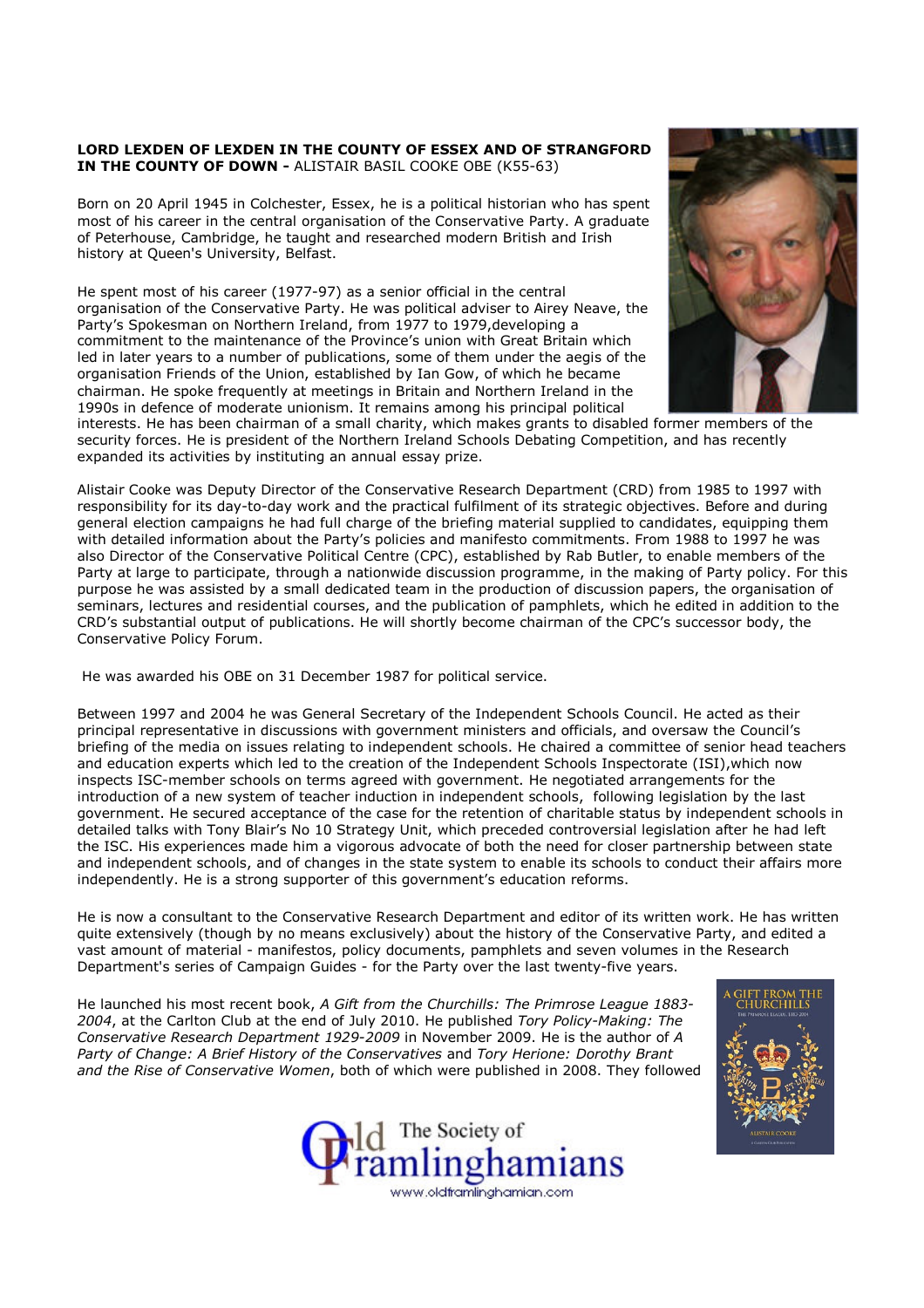a history of the Carlton Club (2007) which led to his appointment as the Club's official historian and archivist. He is historical consultant to the Conservative Party Archive.

He has reviewed history books for The Daily Telegraph, for the Northern Ireland magazine Fortnight, and for academic journals. He is an obituarist for The Times, and a regular contributor to its letters page where he has appeared some 100 times in the last twenty years; he has had a similar number of letters published in The Daily Telegraph for which he has reviewed history books. He is also a contributor to The Oxford Dictionary of National Biography.

On 19 November 2010 it was announced that he had been made a Conservative Life Peer in recognition for his career in education, authorship and politics. He becomes only 3rd OF to be awarded a peerage. From 10 January 2011 he will be known as Lord Lexden, of Lexden in the county of Essex and of Strangford in the county of Down.

He lives in a large library in Pimlico, London surrounded by royal and political memorabilia.

## His publications include :

## As Author

- A Gift from the Churchills: The Primrose League 1883-2004 (July 2010)
- Tory Policy-Making: The Conservative Research Department 1929 2009
- The Carlton Club 1832-2007 (with Sir Charles Petrie)
- The Governing Passion: Cabinet Government and Party Politics in Britain 1885-86 (1974 with John Vincent) - a detailed study of the first Irish Home Rule crisis
- Making Unionism Positive (with others)
- A Party of Change: A Brief History of the Conservatives; forward by David Cameron (2008)
- Ulster: The Origins of the Problem
- Ulster: The Unionist Options (1990)

## As Editor of Historical Studies

- The Ashbourne Papers 1869-1913 : a calendar of the papers of Edward Gibson, 1st Lord Ashbourne 1974 with Anthony Malcomson)
- The Conservative Party: Seven Historical Studies 1680 to the 1990s (1997)
- A Conservative Party Leader in Ulster: Sir Stafford Northcote's Diary of a Visit to the Province, October 1883
- The Conservative Research Department 1929-2004
- Ireland and Party Politics, 1885-87: An Unpublished Conservative Memoir

## As Editor of Party Publications

- The Campaign Guide, Seven Volumes, 1987-2005
- Collected Speeches: Margaret Thatcher, John Major and David Cameron
- Conservative Political Centre: 120 pamphlets, 1988-97
- Politics Today, published twelve times a year by the Research Department, 1986-97

# Below are some of the articles he has contributed to the Blue Blog on the Conservative Party website:

- 22nd February 1806 William Pitt the Younger is buried
- 10th March 1832 The beginning of the modern Conservative Party
- 18th December 1834 The Tamworth Manifesto is published